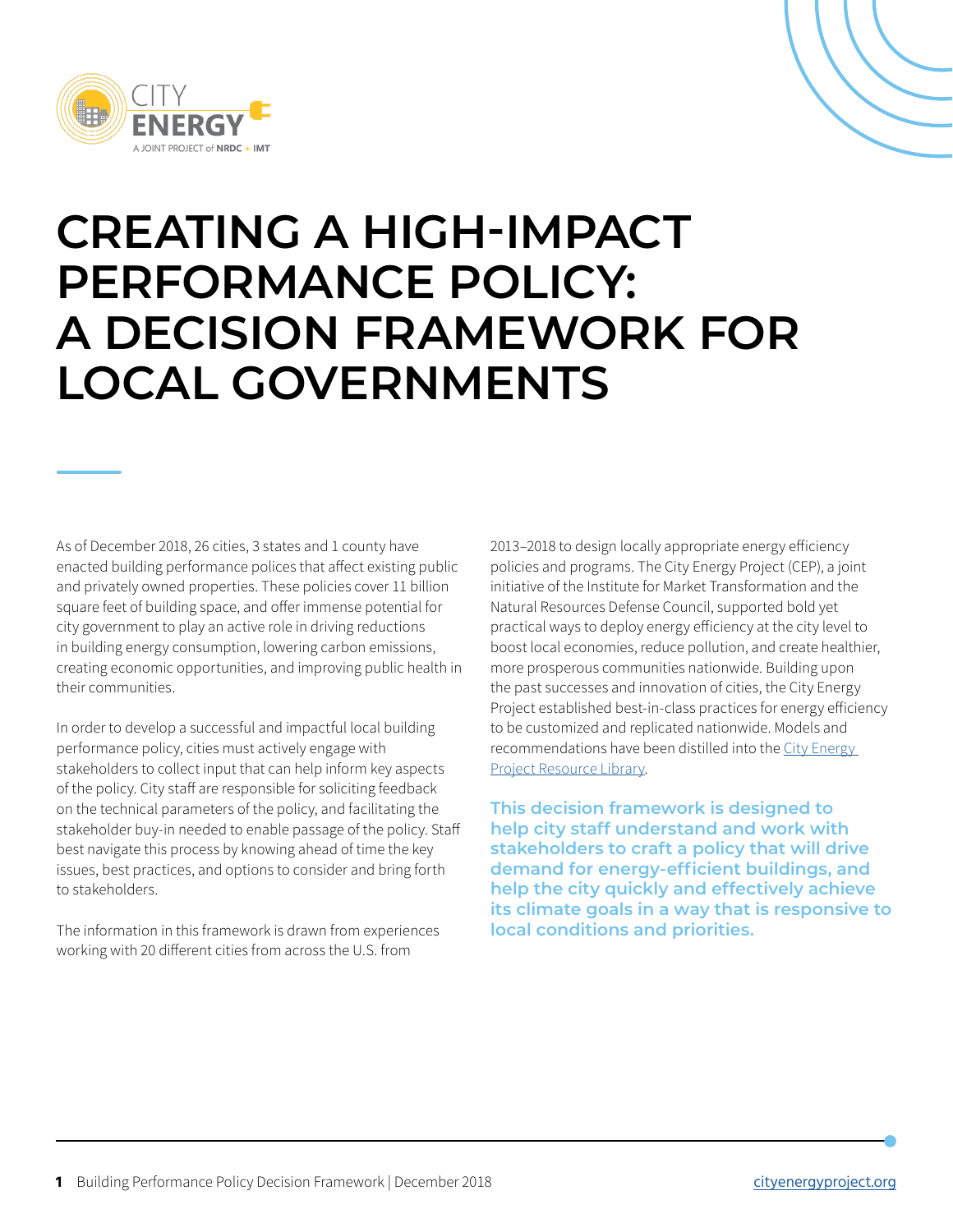#### **ABOUT THIS FRAMEWORK**

This framework identifies the key decisions that should be resolved during the stakeholder engagement process, serving as a prompt for city staff when preparing resources and agendas for stakeholder meetings. The structure aligns closely with the Model Ordinance Language for a [Policy to Improve the Performance of Existing Buildings](http://www.cityenergyproject.org/resources/building-performance-policy-model-ordinance), which includes placeholders that can be replaced with the outputs from this framework. This facilitates a comprehensive but streamlined process by which the building performance policy can be customized to meet the needs and ambitions of the local community.

The decision points in this framework are organized into two groupings:

**BENCHMARKING PROVISIONS** — provisions that will apply to all properties subject to the baseline benchmarking and reporting requirements.

#### **BEYOND BENCHMARKING PROVISIONS** — additional

provisions that may apply to the buildings that benchmark. Many cities are considering adopting "beyond benchmarking" requirements to more rapidly achieve their energy efficiency goals. These require properties to meet energy or water performance targets or, alternatively, complete an audit, building retuning, or other cost-effective, approved actions that have a demonstrated abilty to reduce energy and water use.

Though the framework does include some background and a high-level overview of the current best practices for each decision is described, it is not intended to provide a detailed description of these practices, nor is it designed to provide sufficient detail so that the reader can determine which of the suggested approaches may be most appropriate for their own situation. The primary purpose of this framework is to help city staff understand which questions are most important to resolve during the stakeholder engagement process, and why each of those questions is important to raise. The [City Energy Project Resource Library](http://www.cityenergyproject.org) contains resources that provide more in-depth information on how cities have implemented their building performance policies, and on the ramifications of different policy design decisions.

# **DIRECTIONS FOR USE**

The following information is included for each decision point in this framework :

#### **DECISION**

A brief description of the issue to be resolved. To guide discussions, these would typically be presented to stakeholders in the form of a question.

#### **BACKGROUND**

Additional background on the issue, providing context and describing the importance and potential impact of the issue.

#### **BEST PRACTICES**

An explanation of some of the best practices cities have employed to address this issue, along with the rationale for why those practices are recommended. Each jurisdiction should view these best practices as providing guidance to establish a starting point for its policy design, which can then be modified if stakeholder input demonstrates that a different position is warranted to meet local needs and conditions.

#### **STAKEHOLDER INPUT REQUIRED**

Defines whether this is an issue that would generally benefit from stakeholder input, or if this is a decision that can be made internally. For topics where staff has determined they do not need to gather external input, there is often still value in sharing the city's proposed position on these parameters with stakeholders.

**The primary purpose of this framework is to help city staff understand which questions are most important to resolve during the stakeholder engagement process, and why each of those questions is important to raise.**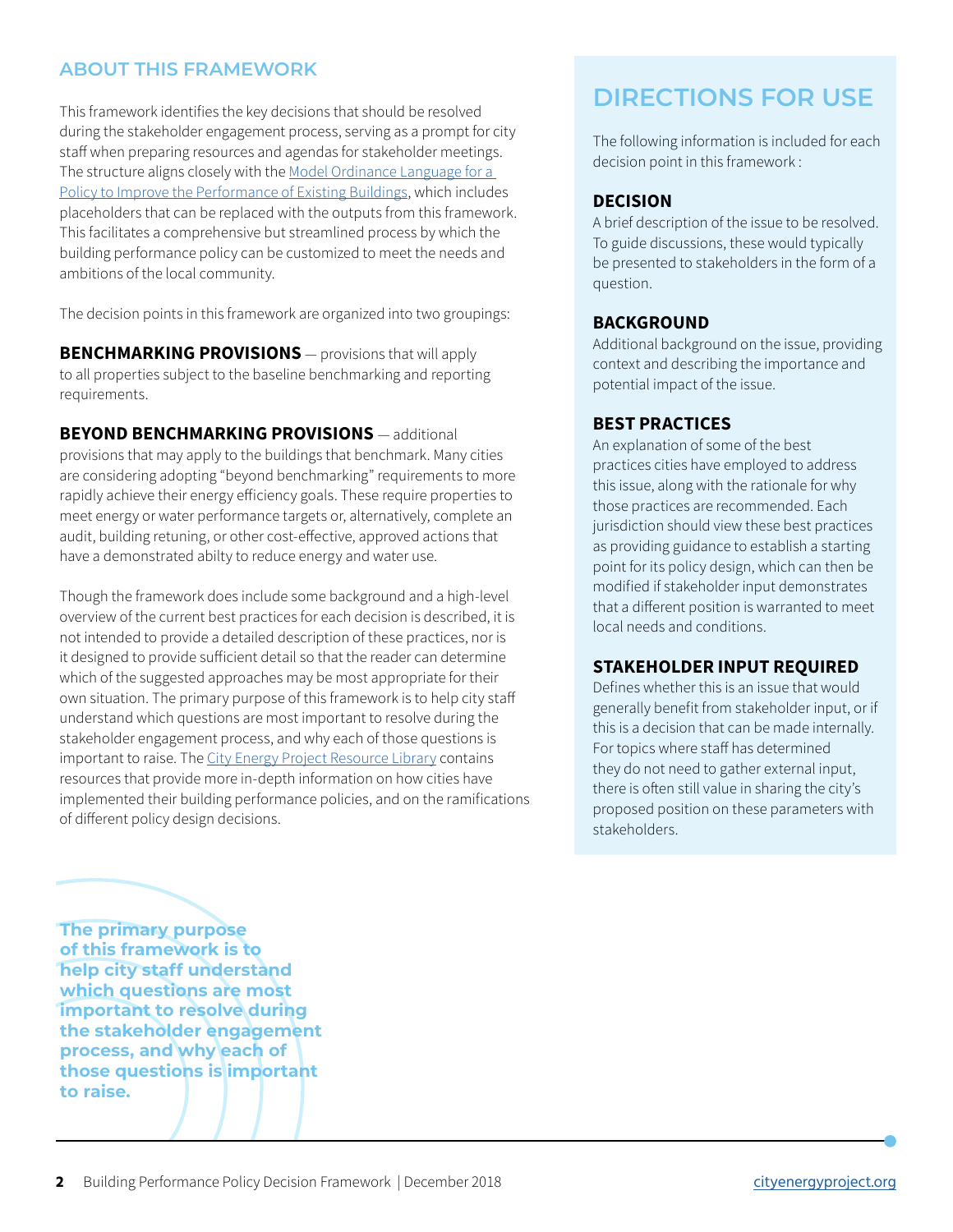# **18 DECISIONS**

- 1. Department Responsible for Overseeing the Program
- 2. [Market Sectors Included](#page-4-0)
- 3. [Minimum Building Size Covered](#page-5-0)
- 4. [Benchmarking and Transparency Exemptions](#page-6-0)
- 5. [Party Responsible for Reporting](#page-7-0)
- 6. [Schedule for Initial Benchmarking and Transparency](#page-8-0)
- 7. [Benchmarking Reporting Fee](#page-9-0)
- 8. [Data Verification for Benchmarking and Transparency](#page-10-0)
- 9. [Transparency Approach](#page-11-0)
- 10. [Beyond Benchmarking Requirements](#page-12-0)
- 11. [Properties Covered by Beyond Benchmarking Requirements](#page-13-0)
- 12. [Beyond Benchmarking Performance Compliance Pathway](#page-14-0)
- 13. [Beyond Benchmarking Prescriptive Compliance Pathway](#page-15-0)
- 14. [Schedule for Beyond Benchmarking Requirements](#page-16-0)
- 15. [Beyond Benchmarking Data Collection and Fees](#page-17-0)
- 16. [Data Verification for Beyond Benchmarking](#page-18-0)
- 17. [Enforcement](#page-19-0)
- 18. [Staffing](#page-20-0)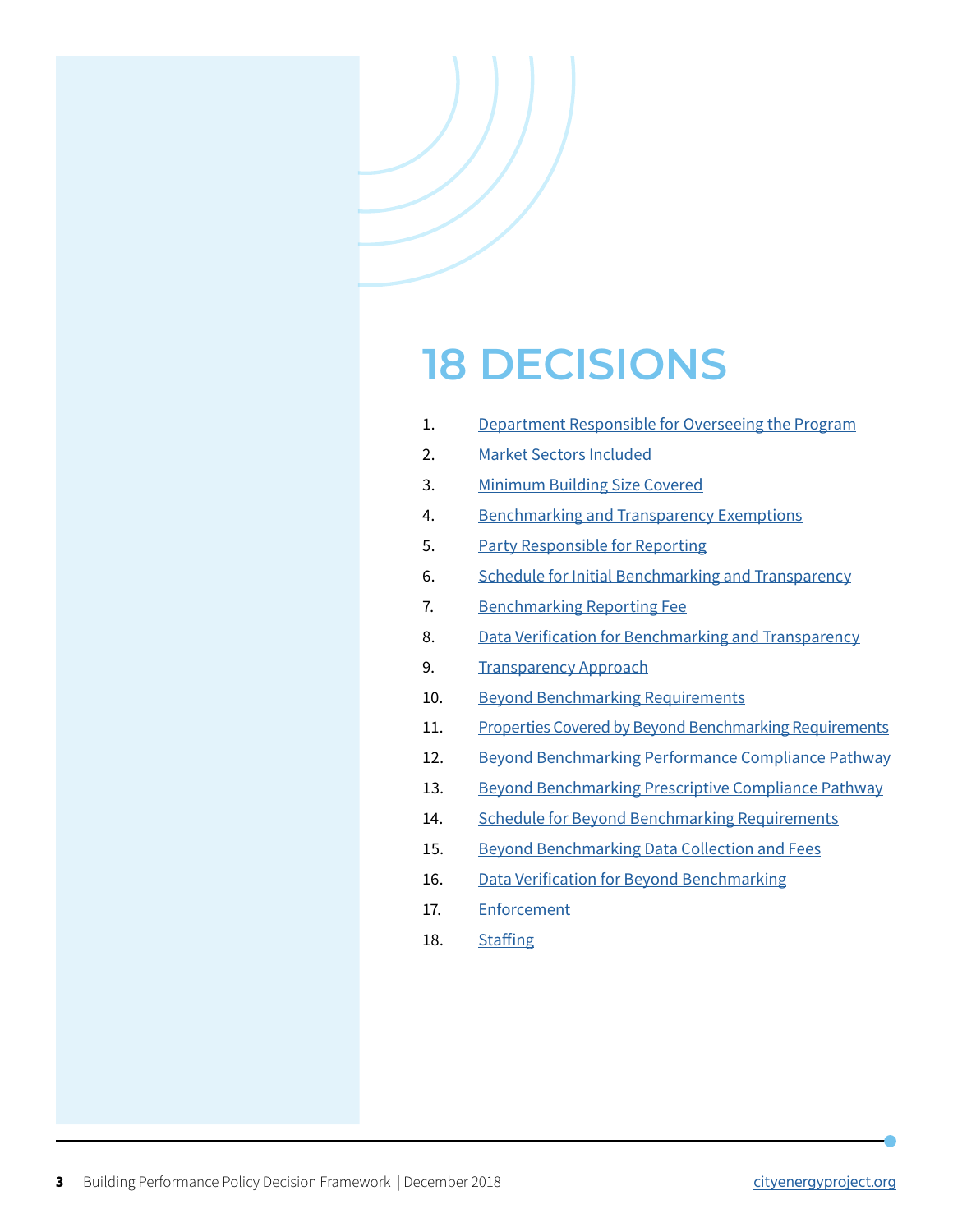# **DECISION #1 DEPARTMENT RESPONSIBLE FOR OVERSEEING THE PROGRAM**

#### **BACKGROUND**

The department responsible for implementing the program should have sufficient capacity, regulatory authority to enforce the requirements, and a mission that is aligned with the intent of the policy.

#### **BEST PRACTICES**

Though the Office of Sustainability (often within the mayor's office) typically takes the lead in developing the policy, the responsibility for implementation (enforcement, compliance, etc.) is usually handed off to another department such as a building department, planning department, or a municipally owned utility. Alternatively, a policy-oriented group such as the mayor's office may retain leadership of the program and be responsible for trainings, outreach, and overall goals, while partnering with a regulatory department such as Codes and Enforcement for compliance.

#### **STAKEHOLDER INPUT REQUIRED: NO**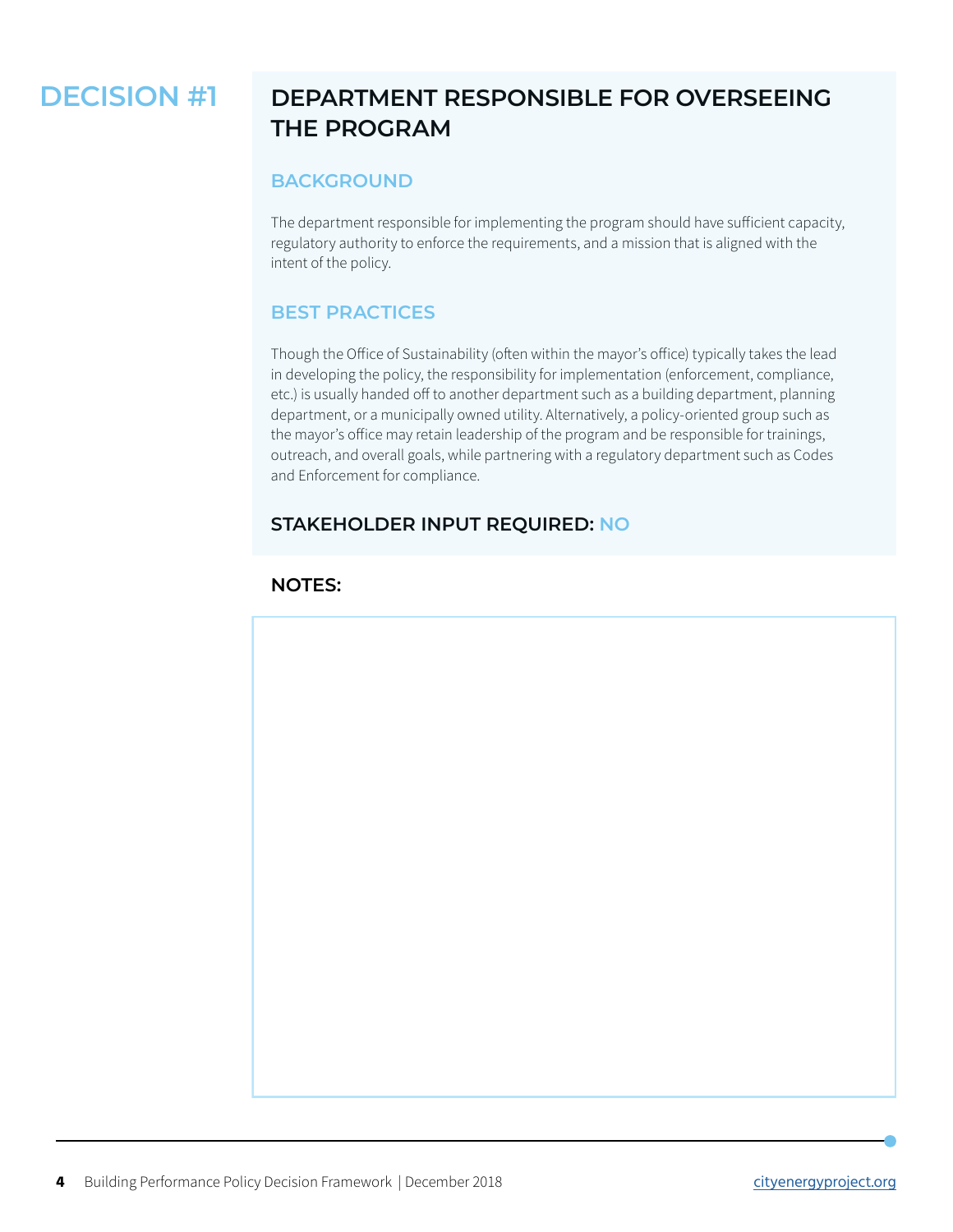#### <span id="page-4-0"></span>**MARKET SECTORS INCLUDED DECISION #2**

#### **BACKGROUND**

Helps to determine the market sectors and number of buildings that will be participating in the program. Policies can include any or all of the following categories: public government, commercial, multifamily, and industrial.

#### **BEST PRACTICES**

Policies typically cover, at a minimum, government buildings and large commercial properties. Multifamily properties are often included as well, although in cases where they cannot obtain whole-building energy data from the utility, they may be excluded until the data becomes available. Single family and small multifamily properties are generally not covered by a benchmarking policy.

#### **STAKEHOLDER INPUT REQUIRED: YES**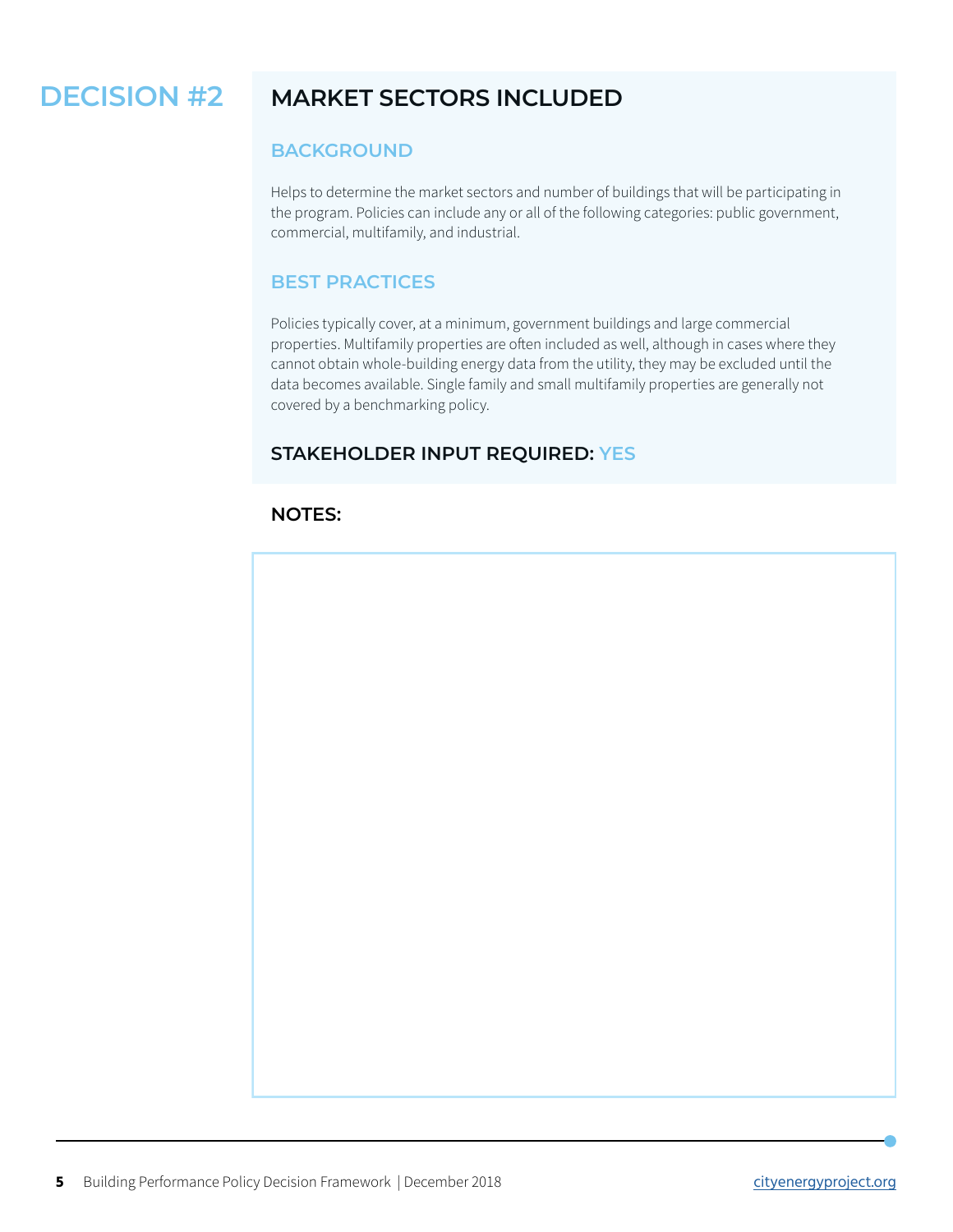#### <span id="page-5-0"></span>**MINIMUM BUILDING SIZE REQUIRED DECISION #3**

#### **BACKGROUND**

By selecting an appropriate minimum size threshold, the policy can maximize the potential for energy savings benefits while minimizing the number of buildings that are covered. Consider the number of buildings city staff will be able to work with and do an analysis of local building stock to determine the number of buildings vs. percentage of floor area that would be covered for different size thresholds. For example, New York City's program covers less than two percent of the total number of properties, but these buildings make up nearly half of total citywide gross floor area and account for 48 percent of citywide energy use.

#### **BEST PRACTICES**

Benchmarking policies are designed to cover larger buildings, with a minimum size threshold generally defined in the range of 20,000 to 50,000 square feet, depending on the characteristics of the local building stock. The size threshold is often set lower for municipally owned or operated properties, reflecting the city's willingness to "lead by example" and hold itself to a more ambitious standard. The U.S. Department of Energy's [State and Local Energy Data Set \(SLED\)](https://apps1.eere.energy.gov/sled/) can provide information to help staff gain an intial understanding of the number of buildings that would be covered under different building size thresholds, and therefore the level of staff effort that would be required to ensure compliance and conduct outreach.

### **STAKEHOLDER INPUT REQUIRED: YES**

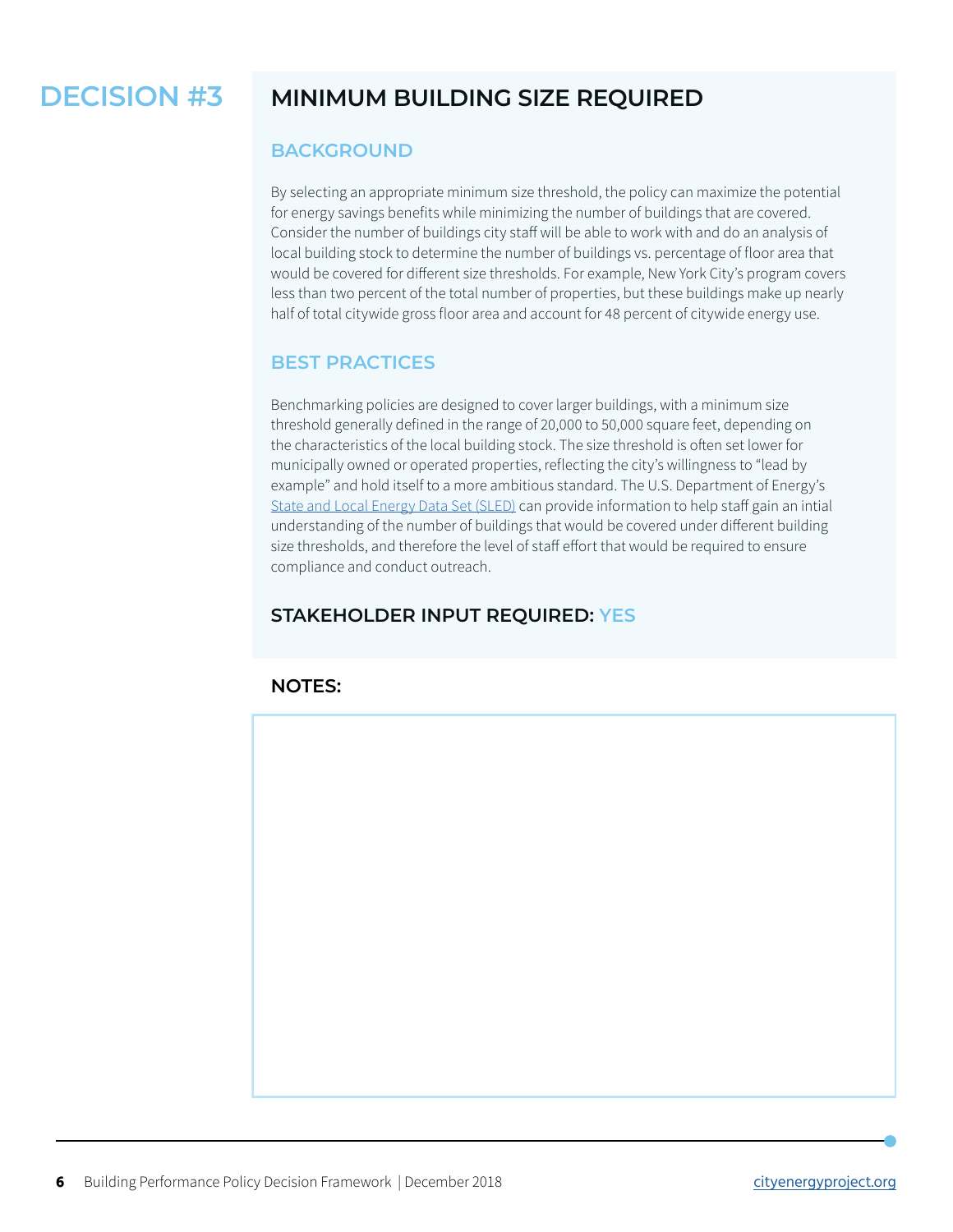# <span id="page-6-0"></span>**DECISION #4**

# **BENCHMARKING AND TRANSPARENCY EXEMPTIONS**

#### **BACKGROUND**

Buildings must apply for and be granted exemptions on an annual basis to ensure the maximum policy impact. Since the benchmarking process is designed to collect and compare performance metrics for typical types of commercial and residential properties, the data is less meaningful for unusual building uses, or properties where the energy use is dominated by specific industrial processes rather than simply HVAC, lighting, and other typical building loads.

#### **BEST PRACTICES**

There should not be any blanket reporting exemptions. Properties must submit a request for a reporting exemption, which may include some or all of the following:

- 1. New buildings, where the certificate of occupancy was not yet issued for some or all the calendar year being reported
- 2. Buildings with low occupancy rates, typically of 50 percent or less
- 3. Buildings whose owners are in financial hardship
- 4. Buildings where reporting of benchmarking results would not be in the public interest

Local exemptions may also be appropriate for a) buildings that have atypical uses (e.g. theme parks or movie studios), or b) buildings that are used primarily for manufacturing or industrial purposes.

Some buildings, such as those where the owner can demonstrate that energy use data is proprietary or would compromise a trade secret, may be exempted from the transparency provisions but should still be required to benchmark and report.

#### **STAKEHOLDER INPUT REQUIRED: YES**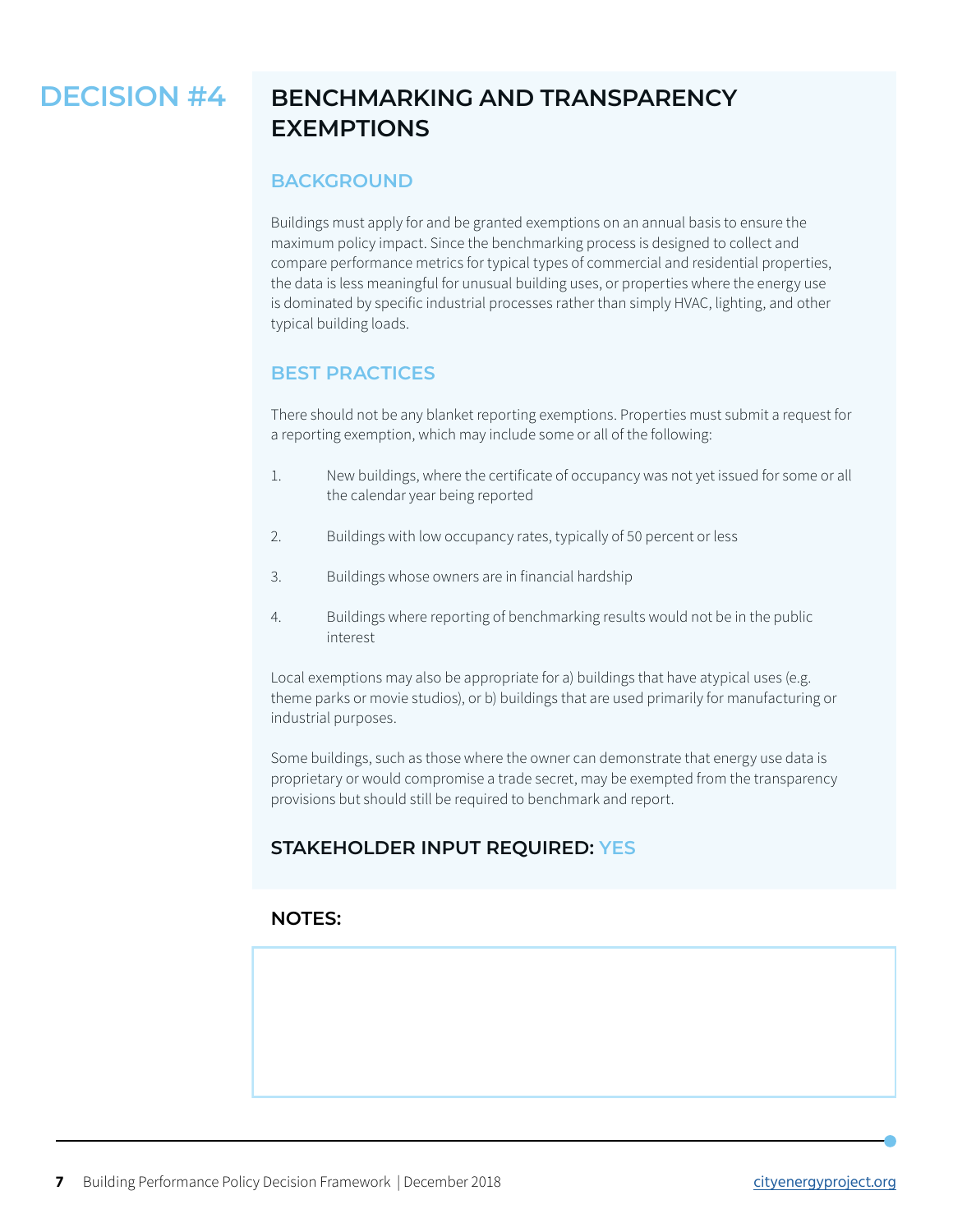#### <span id="page-7-0"></span>**PARTY RESPONSIBLE FOR REPORTING DECISION #5**

#### **BACKGROUND**

Benchmarking is performed on a whole-building basis. Therefore, the party that is in the best position to both complete the benchmarking process and act upon the resulting information (e.g., approving and paying for retrofits, changing operational practices of the building, etc.), should be held responsible.

#### **BEST PRACTICES**

The building owner should generally be responsible for benchmarking and reporting of each building, though there are some exceptions. For example, in commercial and residential condominiums, the owners association should be expected take on this responsibility, rather than the individual owners of each unit in the building.

#### **STAKEHOLDER INPUT REQUIRED: YES**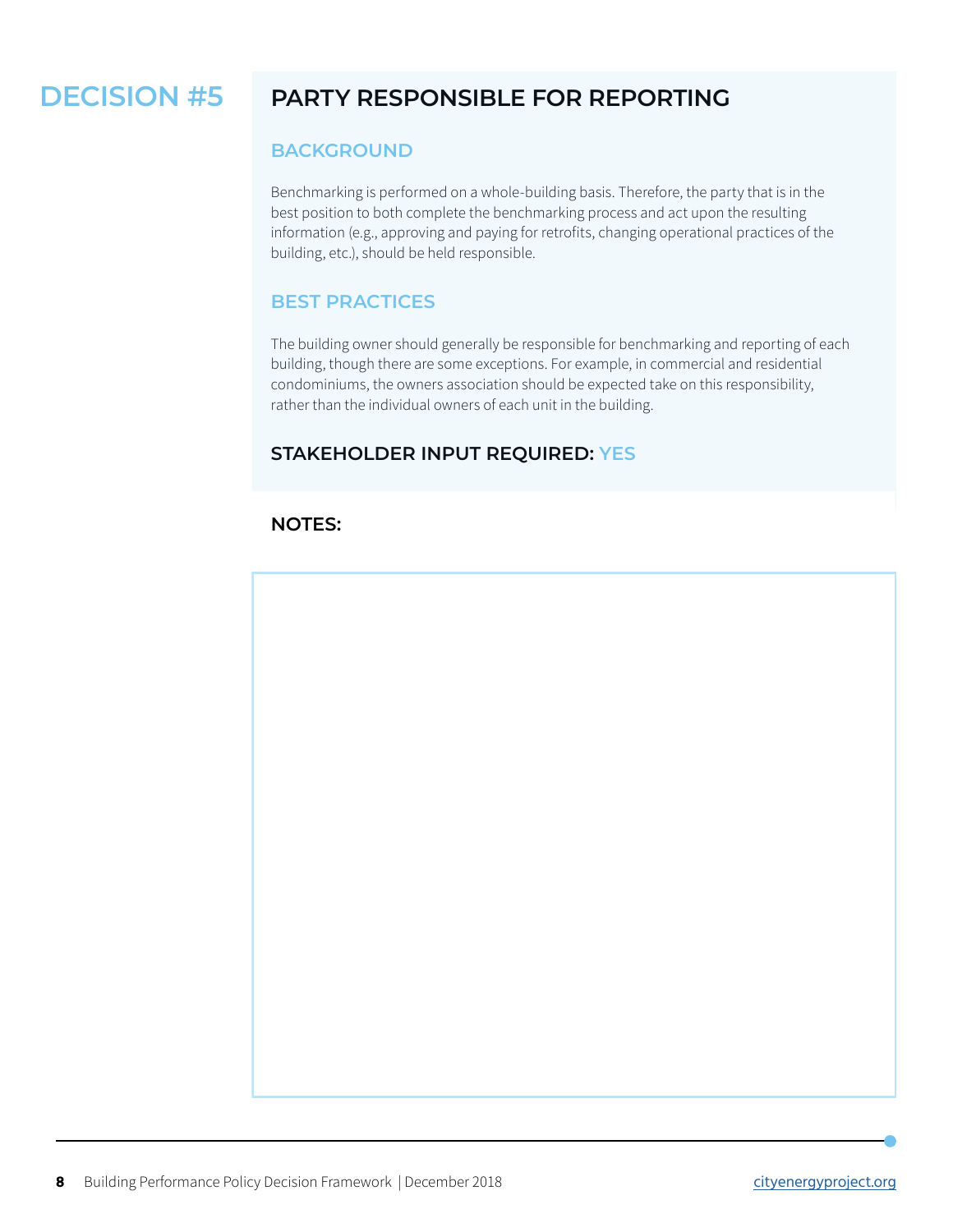# <span id="page-8-0"></span>**DECISION #6**

# **SCHEDULE FOR INITIAL BENCHMARKING AND TRANSPARENCY**

#### **BACKGROUND**

A phased-in approach allows for a more even ramp up, so that the city and service providers will have sufficient resources to fully support the needs of building owners. Larger buildings generally have greater staff expertise and capacity, and should be able to participate sooner.

#### **BEST PRACTICES**

Reporting should begin six to 18 months after the date that any policy is enacted. Government buildings typically report first, to demonstrate good practices and provide an initial opportunity to develop the necessary infrastructure and processes. If the program covers a large number of properties, other buildings are often phased in based on size, over a two- to three-year period, to allow adequate time for support services to accommodate the demand. This also gives the city an opportunity to test out and refine all processes, before rolling requirements out to those buildings that are likely to need more assistance understanding and complying with the program requirements.

Data on the performance of individual buildings is shared with the public one year after each building first completes and reports benchmarking results.

#### **STAKEHOLDER INPUT REQUIRED: YES**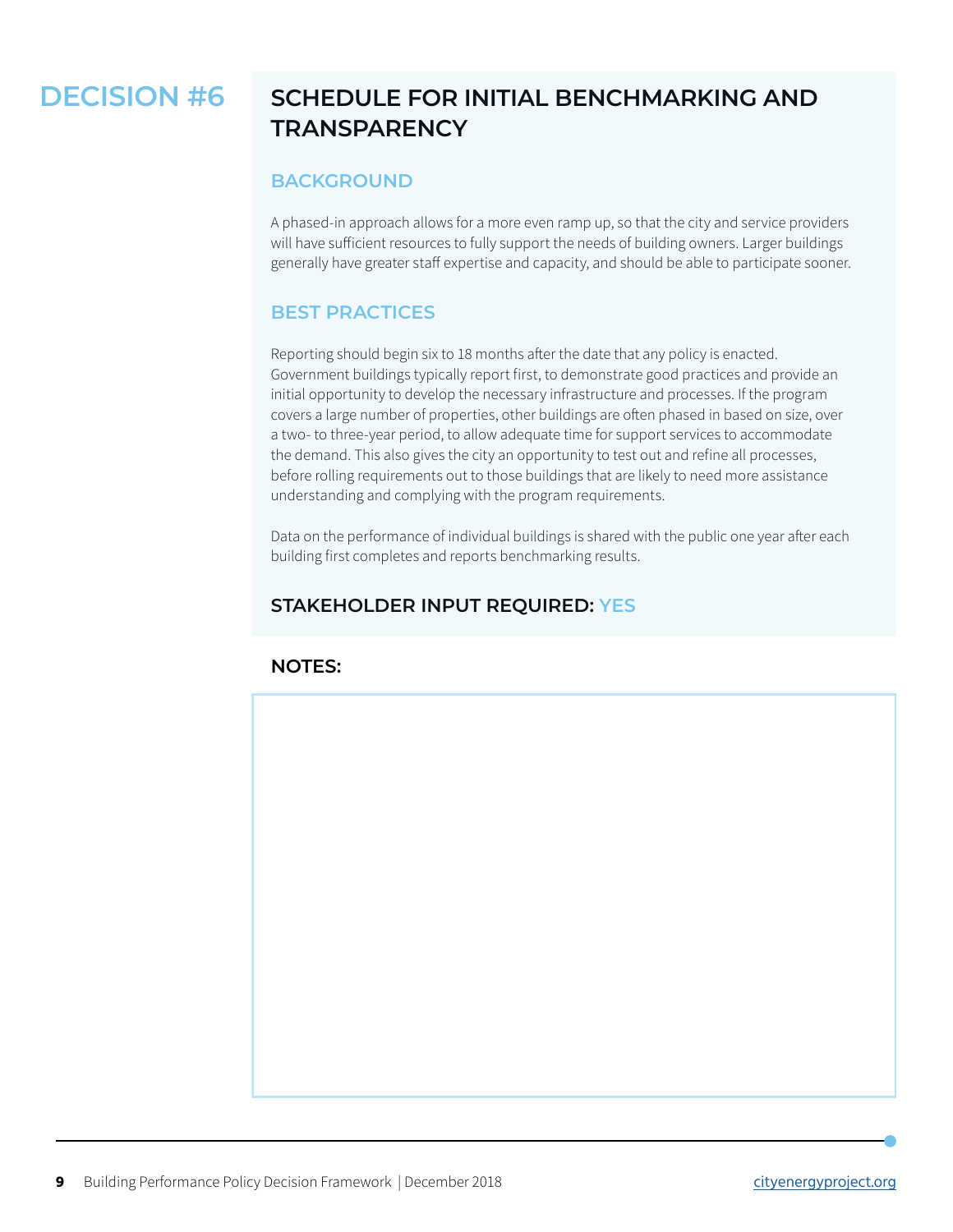#### <span id="page-9-0"></span>**BENCHMARKING REPORTING FEE DECISION #7**

#### **BACKGROUND**

For the program to be successful there must be an assured, long-term funding source to support the staffing and other resources needed. This may come from the city's general fund, or from a dedicated funding stream based on fees associated with each report submitted.

#### **BEST PRACTICES**

The City of Los Angeles assesses a submission fee of \$61 per property each year to cover the actual cost of enforcement (i.e. staffing, notifications to building owners, etc.). No other city has chosen to do this, relying on general city budget funding instead.

#### **STAKEHOLDER INPUT REQUIRED: NO**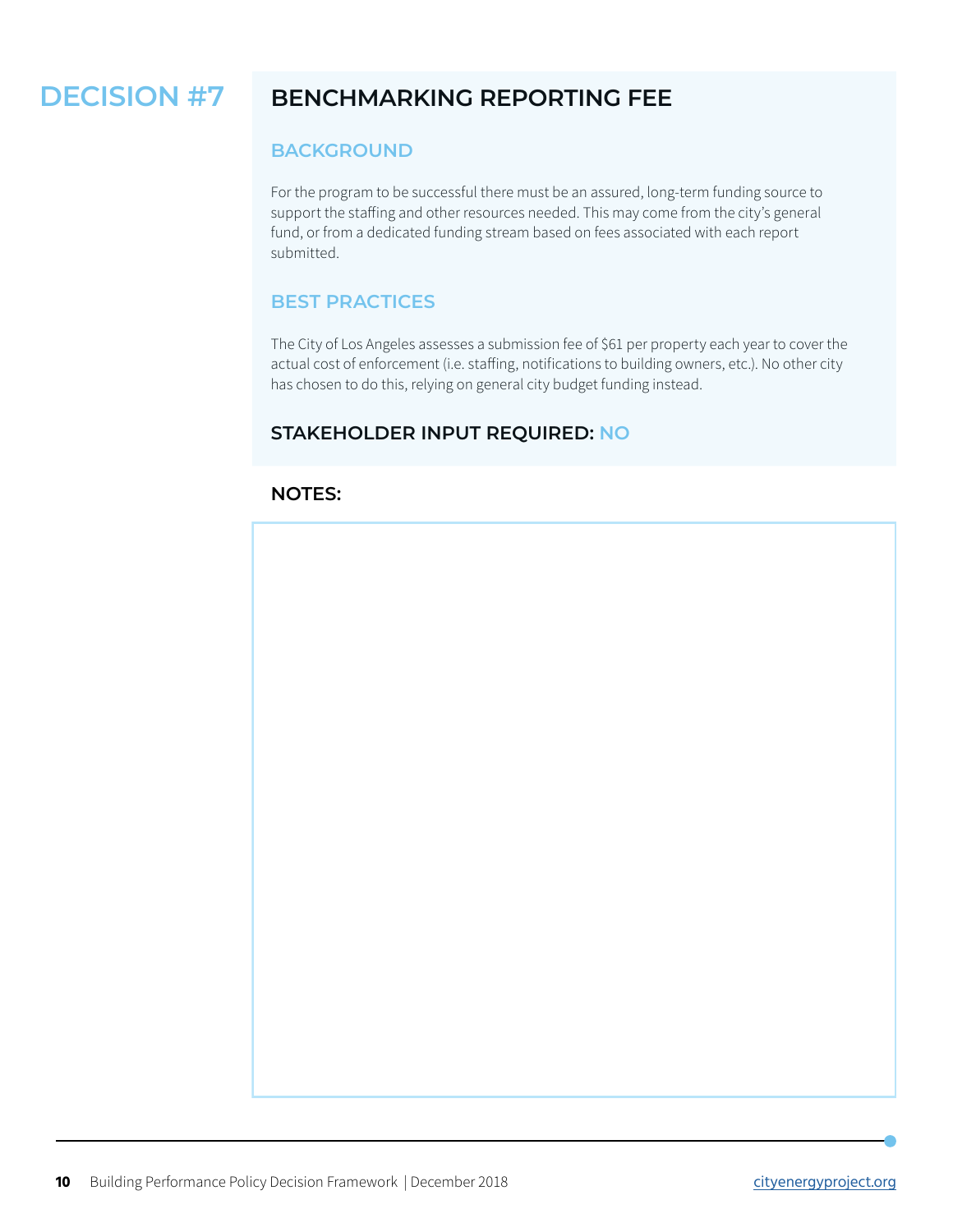# <span id="page-10-0"></span>**DECISION #8**

# **DATA VERIFICATION FOR BENCHMARKING AND TRANSPARENCY**

#### **BACKGROUND**

The data generated through benchmarking must be viewed as high quality and dependable by building owners, policy makers, and the real estate market. Widespread issues with poor quality data will undermine the effectiveness of the data as a management tool and could potentially even penalize those building owners who have made the effort to complete the benchmarking process in a thorough and accurate way.

#### **BEST PRACTICES**

The benchmarking program should be supported with adequate training and other resources, and the process should be as streamlined and efficient as possible, both to facilitate compliance and to minimize the potential for data errors. Automated uploading of whole-building usage data by utilities will minimize a significant potential source of errors, and automated data-checking routines built into the benchmarking software should always be executed. Some cities also require periodic third-party oversight of results, or require a minimum level of certification to demonstrate competency in the benchmarking process.

#### **STAKEHOLDER INPUT REQUIRED: YES**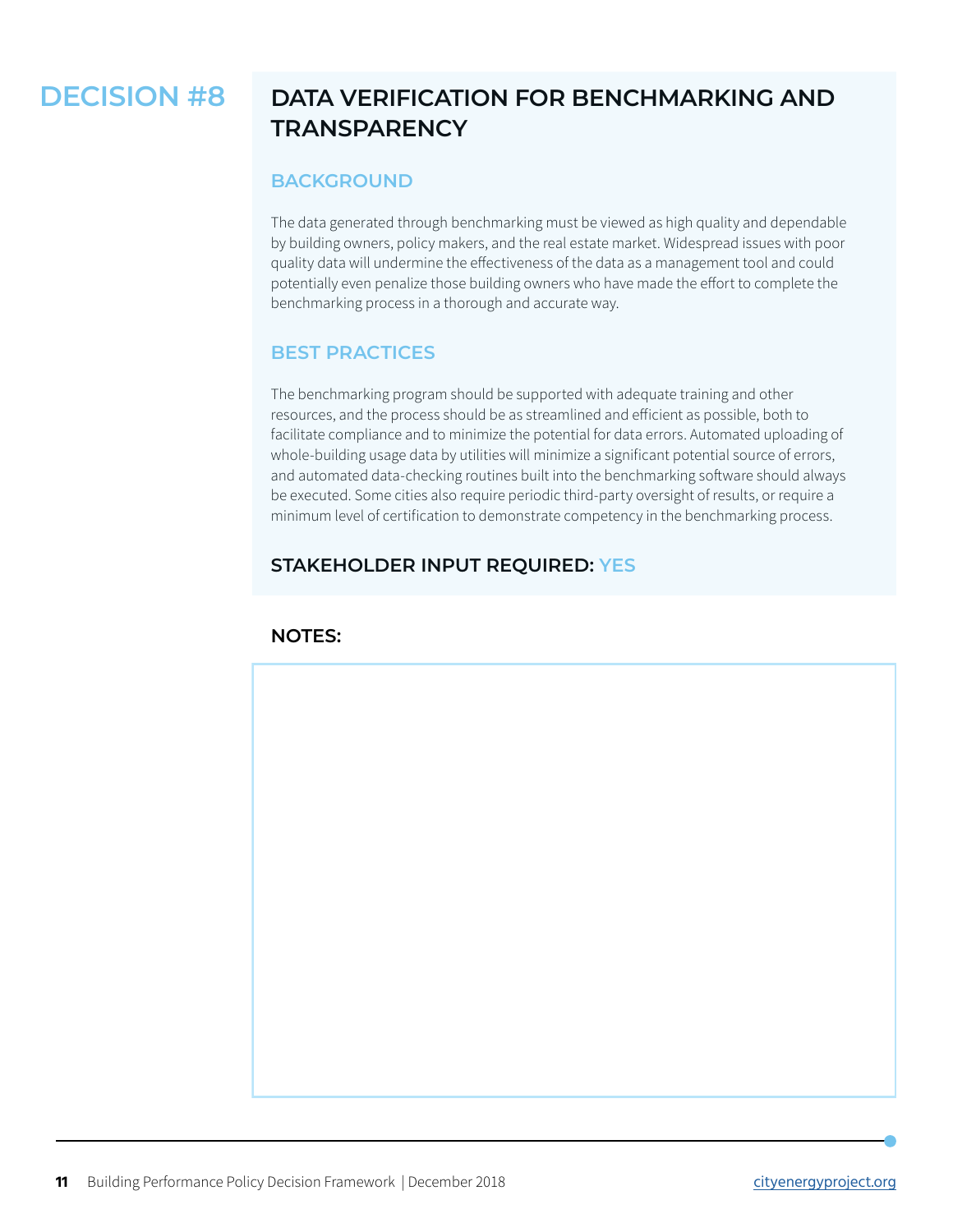#### <span id="page-11-0"></span>**TRANSPARENCY APPROACH DECISION #9**

#### **BACKGROUND**

Making information about the performance of individual buildings available to the public allows the information to influence purchasing and leasing decisions; highlight to the providers of energy-efficient products and services opportunities for improving building performance; and ultimately drive market transformation. In a transformed market, more efficient buildings will have a competitive advantage over those that perform poorly.

#### **BEST PRACTICES**

Information should be shared in a visually compelling and accessible manner. Different information will be needed by different audiences; a map with general information may be sufficient for the public, while individual building owners will benefit from more targeted information such as "scorecard" that includes comparisons to peer properties and pathways for improvement. The City should also release a formal program summary report after the first two years of implementation, and a report of key metrics annually thereafter.

#### **STAKEHOLDER INPUT REQUIRED: YES**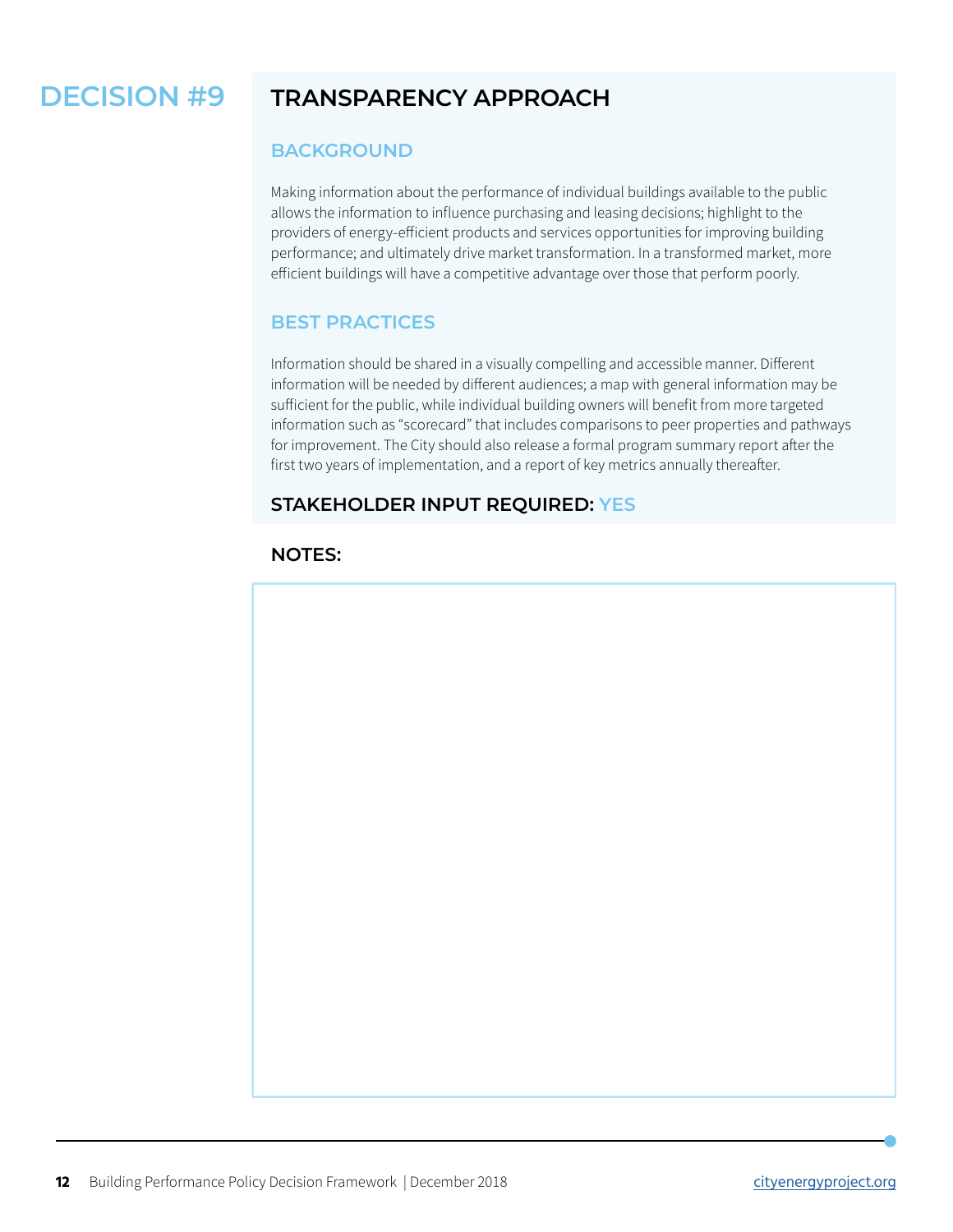#### <span id="page-12-0"></span>**BEYOND BENCHMARKING REQUIREMENTS DECISION #10**

#### **BACKGROUND**

While benchmarking and transparency will raise awareness of the role of energy efficiency in buildings, requiring low-performing buildings to take concrete steps that will accelerate market uptake of best practices and lead to greater energy efficiency savings.

#### **BEST PRACTICES**

A range of pathways that buildings can pursue to demonstrate that they are high performers or are making acceptable progress. Building owners can choose the most appropriate approach for their situation.

#### **STAKEHOLDER INPUT REQUIRED: YES**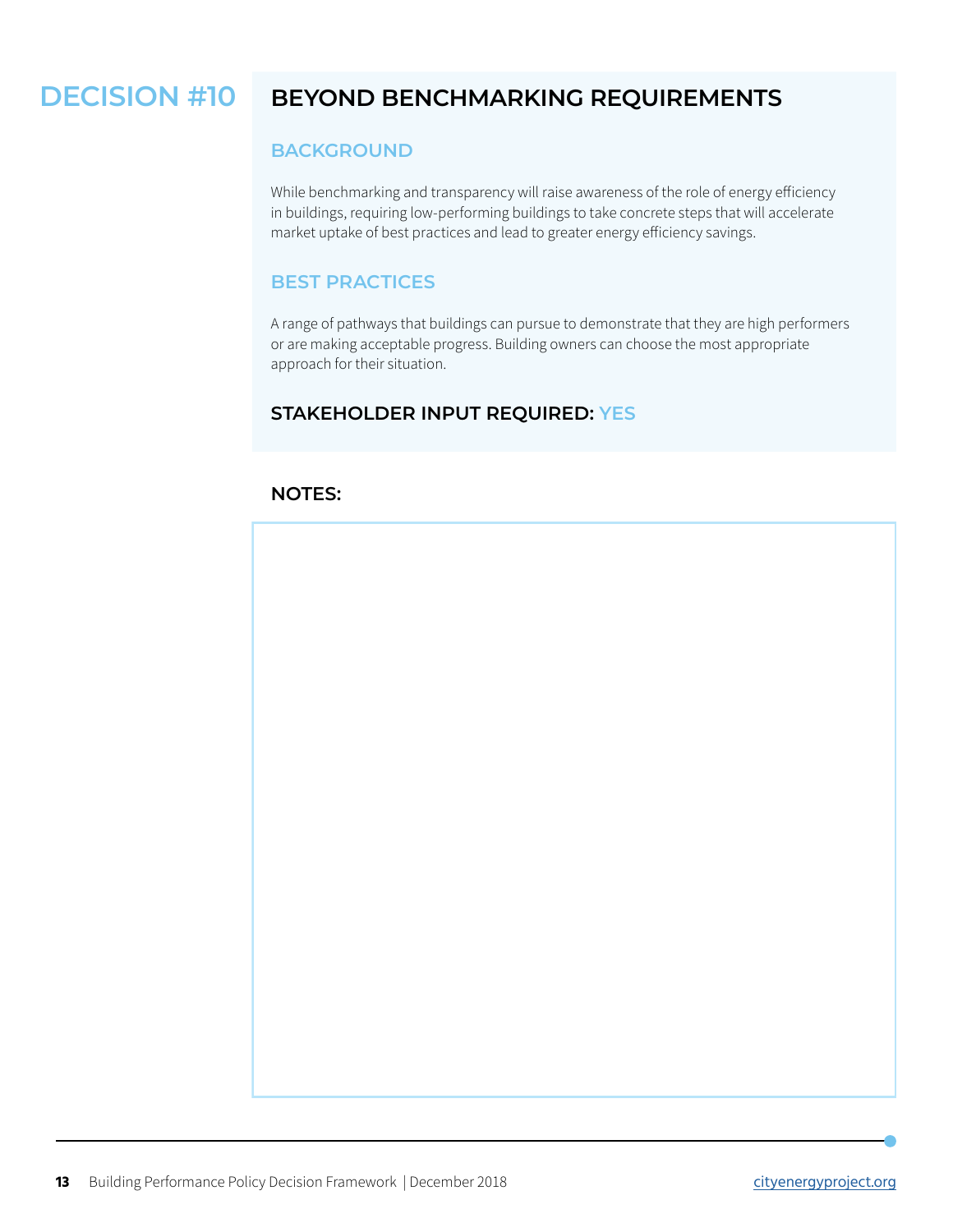#### <span id="page-13-0"></span>**PROPERTIES COVERED BY BEYOND BENCHMARKING REQUIREMENTS DECISION #11**

#### **BACKGROUND**

Beyond benchmarking provisions may place greater demands on building owners than benchmarking alone. The requirements should focus on those buildings that: a) have more complex systems and are most likely to benefit from energy efficiency improvements; and b) typically have the resources, including dedicated maintenance staff, to take action and implement improvements.

#### **BEST PRACTICES**

The size threshold for beyond benchmarking requirements can be applied to the same market sectors and sizes of buildings as benchmarking alone, which can simplify messaging and management of the program. Alternatively, beyond benchmarking requirements can be limited to larger buildings (e.g. over 50,000 square feet), or different tiers of requirements can be applied to different sizes or types of buildings. Generally, all municipal properties that are subject to annual benchmarking should also be expected to meet the beyond benchmarking requirements, while for privately owned properties a higher size threshold can be considered.

#### **STAKEHOLDER INPUT REQUIRED: YES**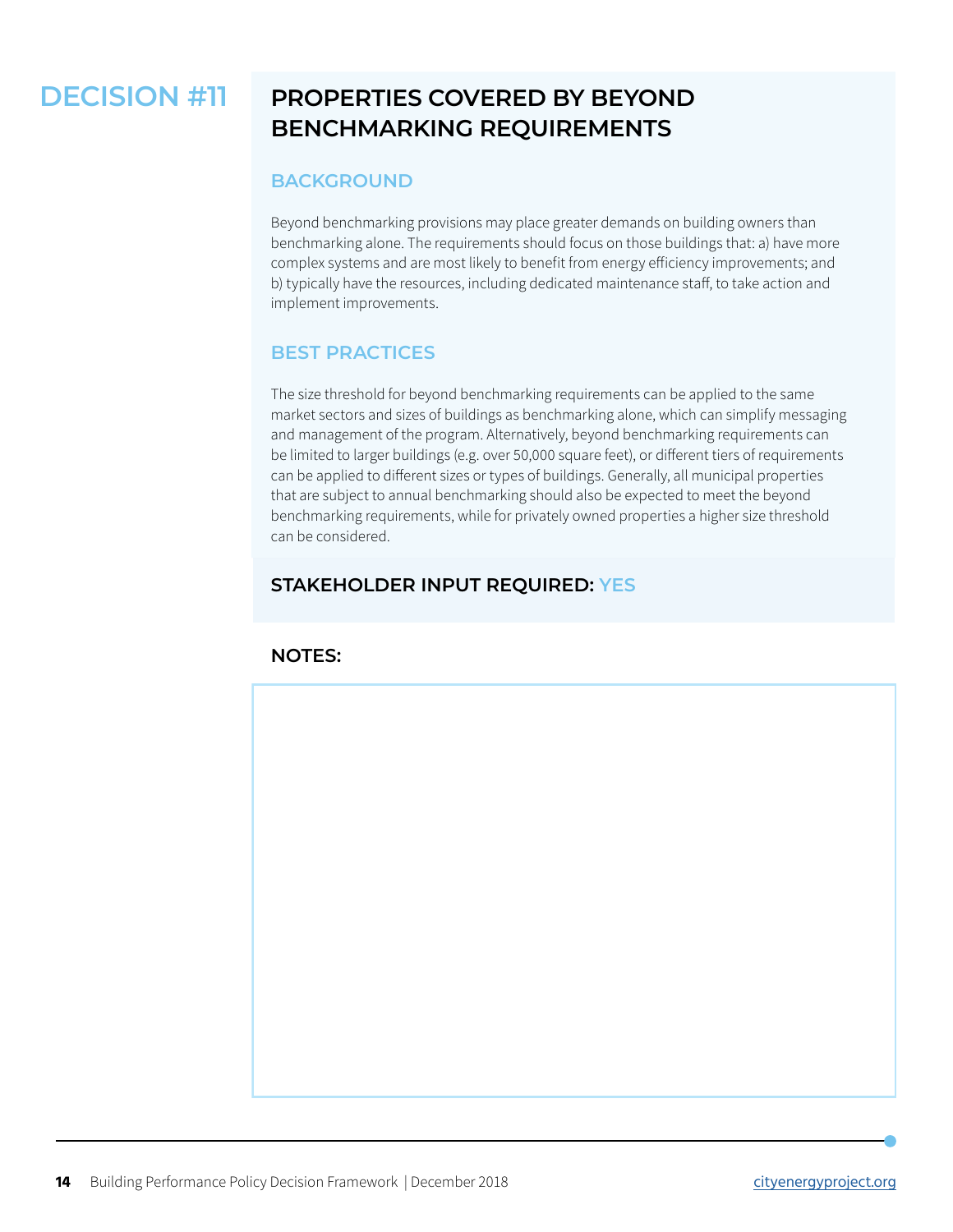#### <span id="page-14-0"></span>**BEYOND BENCHMARKING PERFORMANCE COMPLIANCE PATHWAY DECISION #12**

#### **BACKGROUND**

Buildings that can demonstrate that they are already performing well do not need to complete any additional actions to meet beyond benchmarking requirements.

#### **BEST PRACTICES**

The policy should define both absolute performance targets (e.g. the property is now in the top quartile compared to its peers) and performance improvement targets (e.g. the property has improved by 15 percent compared to its baseline from the previous reporting period). Targets are generally expressed in terms of ENERGY STAR scores or energy use intensity (EUI) values. Target ENERGY STAR scores and source EUI values may shift periodically whenever the U.S. Environmental Protection Agency updates the underlying data sets and methodologies used to calculate these values. Typically, each property must submit documentation demonstrating it has achieved one of the following:

1. High energy and water efficiency. during at least two of the previous five years:

- a. Property has received an ENERGY STAR score of 75 or above; or EUI is at or below the performance of 75 percent of the local properties of its type; and
- b. Property has received an ENERGY STAR water score of 50 or above; or property WUI is at or below the median performance of the local properties of its type.
- 2. Improvement in energy and water efficiency. During the previous five years:
	- a. Property has improved its ENERGY STAR score by 15 points, or EUI has been reduced by 15%; and
	- b. Property has improved its ENERGY STAR water score by 15 points or WUI has been reduced by 15%.

#### **STAKEHOLDER INPUT REQUIRED: YES**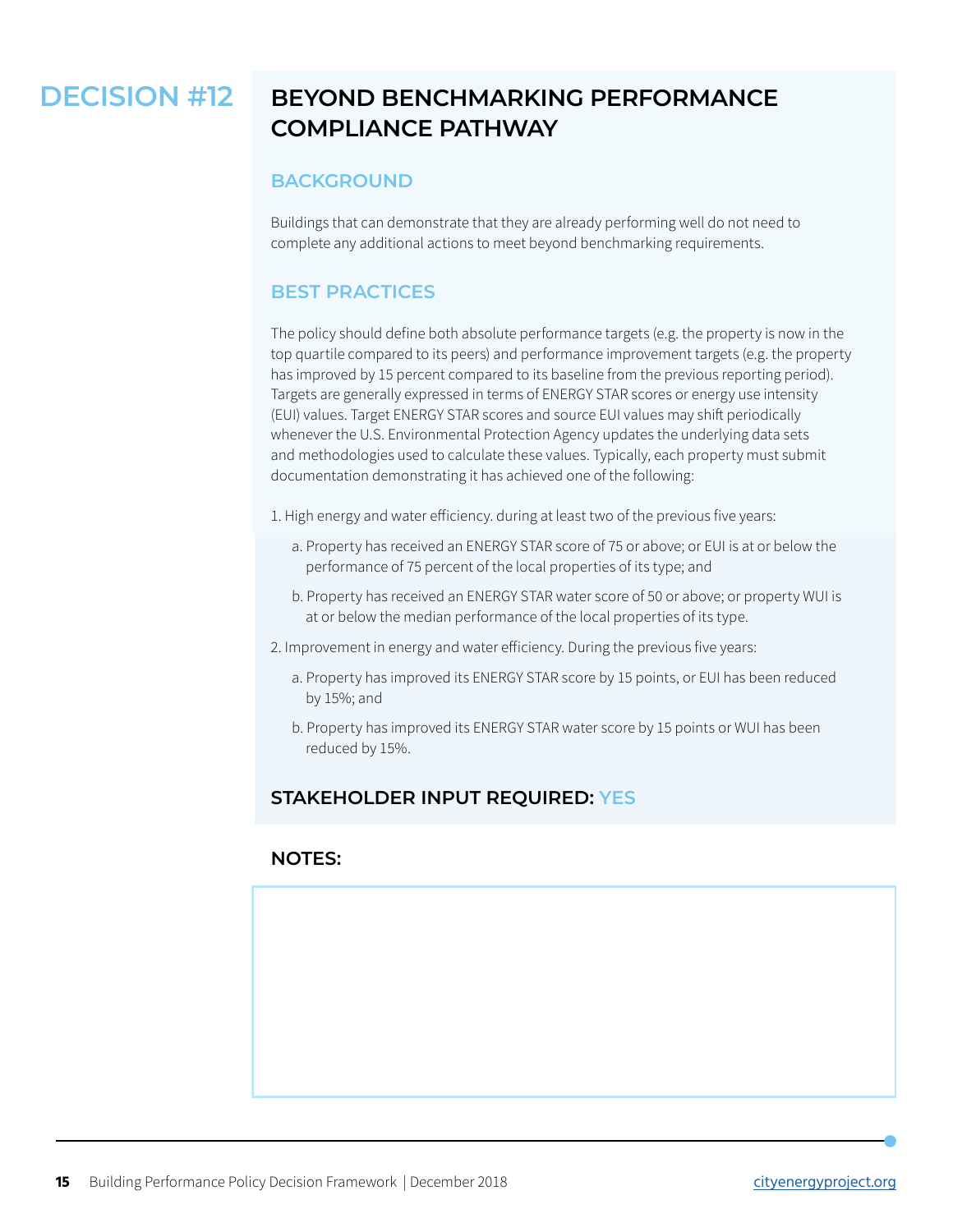#### <span id="page-15-0"></span>**BEYOND BENCHMARKING PRESCRIPTIVE COMPLIANCE PATHWAY DECISION #13**

#### **BACKGROUND**

While benchmarking uses the power of information and market pressures to drive energy efficiency, market uptake (and corresponding energy savings) can be accelerated by requiring or incentivizing those properties that are performing poorly to complete additional actions such as audits and retuning.

#### **BEST PRACTICES**

Audits provide building owners with detailed information about system conditions and savings that could be achieved through investment in equipment upgrades and replacement. "Retuning" ensures that all existing equipment has been maintained, repaired, and calibrated to operate at peak efficiency. An effective energy efficiency program will encourage or require all buildings that are performing suboptimally to complete both of these actions on a periodic basis, or to complete related activities that have been proven to improve the performance of similar buildings. These could include receiving LEED EBOM certification, completing items on a city-defined prescriptive checklist, or completing other approved actions that are being promoted by the City and its partners. Beyond benchmarking requirements should be aligned with utility incentives to so that the incentives can help to cover the costs of these actions.

#### **STAKEHOLDER INPUT REQUIRED: YES**

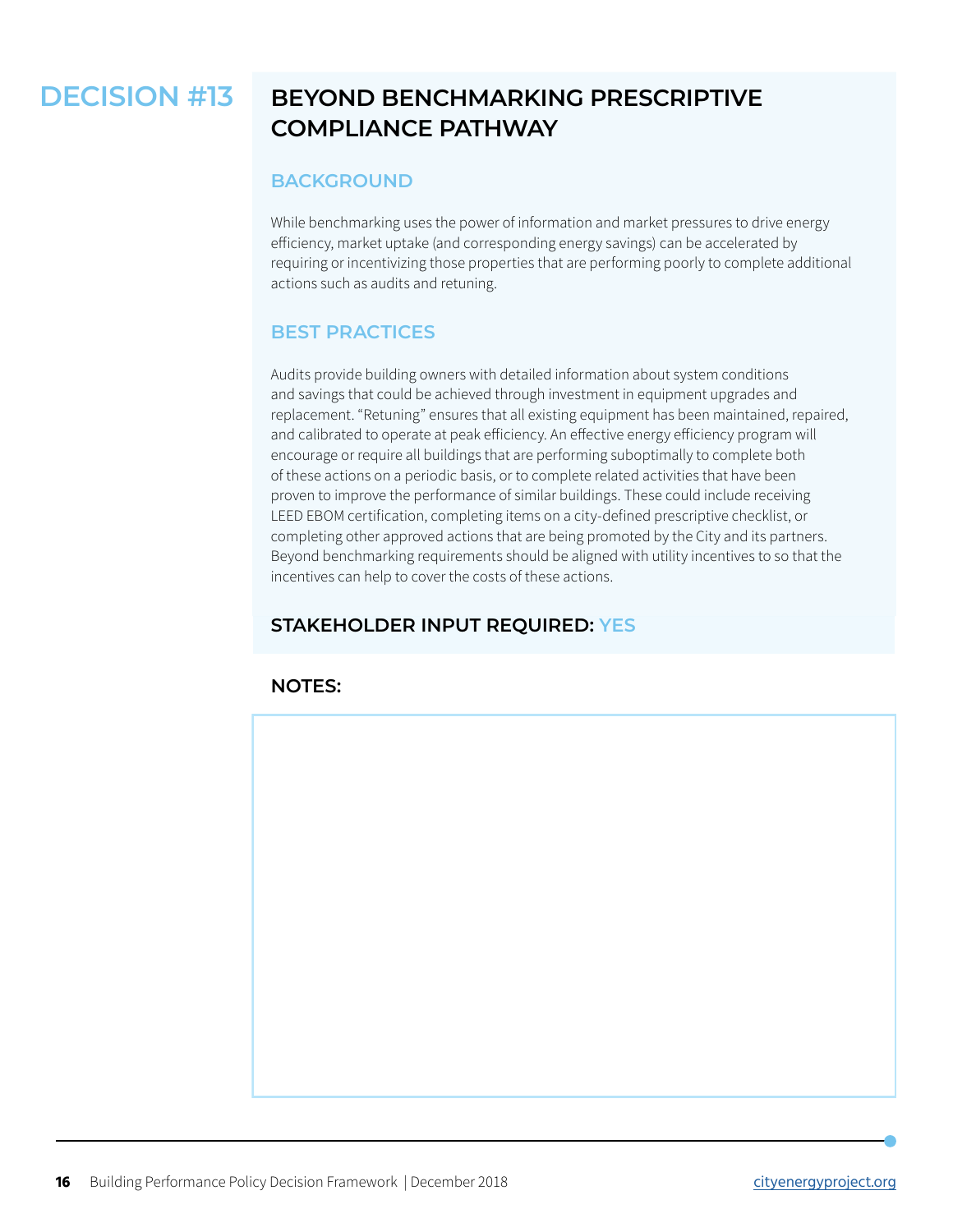#### <span id="page-16-0"></span>**SCHEDULE FOR BEYOND BENCHMARKING REQUIREMENTS DECISION #14**

#### **BACKGROUND**

Although benchmarking should be completed every year, beyond benchmarking activities are more resource intensive and do not need to be done as frequently. The requirements typically do not begin until benchmarking has been in place for a few years, to allow building owners to first establish a baseline for how their properties are currently performing.

#### **BEST PRACTICES**

Requirements kick in three to five years after first benchmarking reporting deadline for initial tranche of buildings, so owners have sufficient time to understand how well their properties are actually performing and can make improvements if desired. To maintain a uniform level of activity, buildings should be grouped so that a consistent number of them are required to comply each year. For example, if on a five-year cycle, define groupings that each contain 20 percent of the covered buildings so that every five years each property must demonstrate that it has achieved the performance targets, or must complete one of the defined prescriptive activities. As they focus on opportunities for major capital investments, completing an audit every 10 years is generally sufficient. An audit should be accepted to meet the beyond benchmarking requirements no more than once every 10 years, with an alternative approach required for compliance during the intervening years.

#### **STAKEHOLDER INPUT REQUIRED: YES**

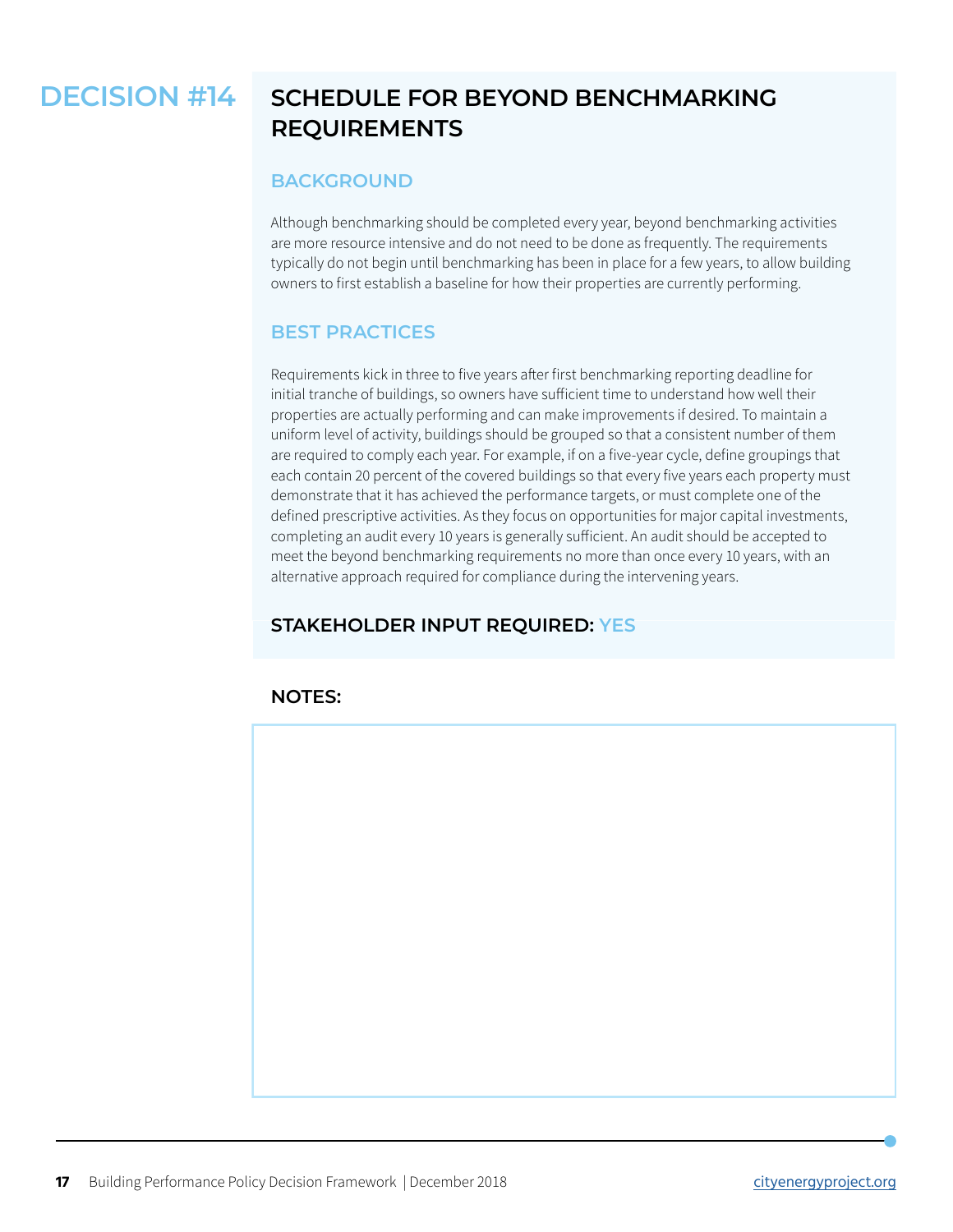#### <span id="page-17-0"></span>**BEYOND BENCHMARKING DATA COLLECTION AND FEES DECISION #15**

#### **BACKGROUND**

Collecting audit data electronically is extremely valuable for cities to understand the local building stock, track greenhouse gas and energy reductions, and inform incentives, programs and future policies. Relying on an electronic submission process, such as the [U.S. Department of Energy \(DOE\)'s Asset Score Input Template,](https://www.energy.gov/eere/buildings/building-energy-asset-score) can streamline the data collection process and reduce resource needs.

#### **BEST PRACTICES**

Since reviewing audit reports and retuning results is more demanding than collecting benchmarking reports some cities have submission fees (Ex: \$183 in Los Angeles and \$375 in New York). The New York City Mayor's Office of Sustainability uses the audit results (submitted electronically using DOE's Asset Score Audit Template) to identify economically attractive energy-saving opportunities in specific buildings and conduct outreach to building owners, through the NYC Retrofit Accelerator, based on this information.

#### **STAKEHOLDER INPUT REQUIRED: NO**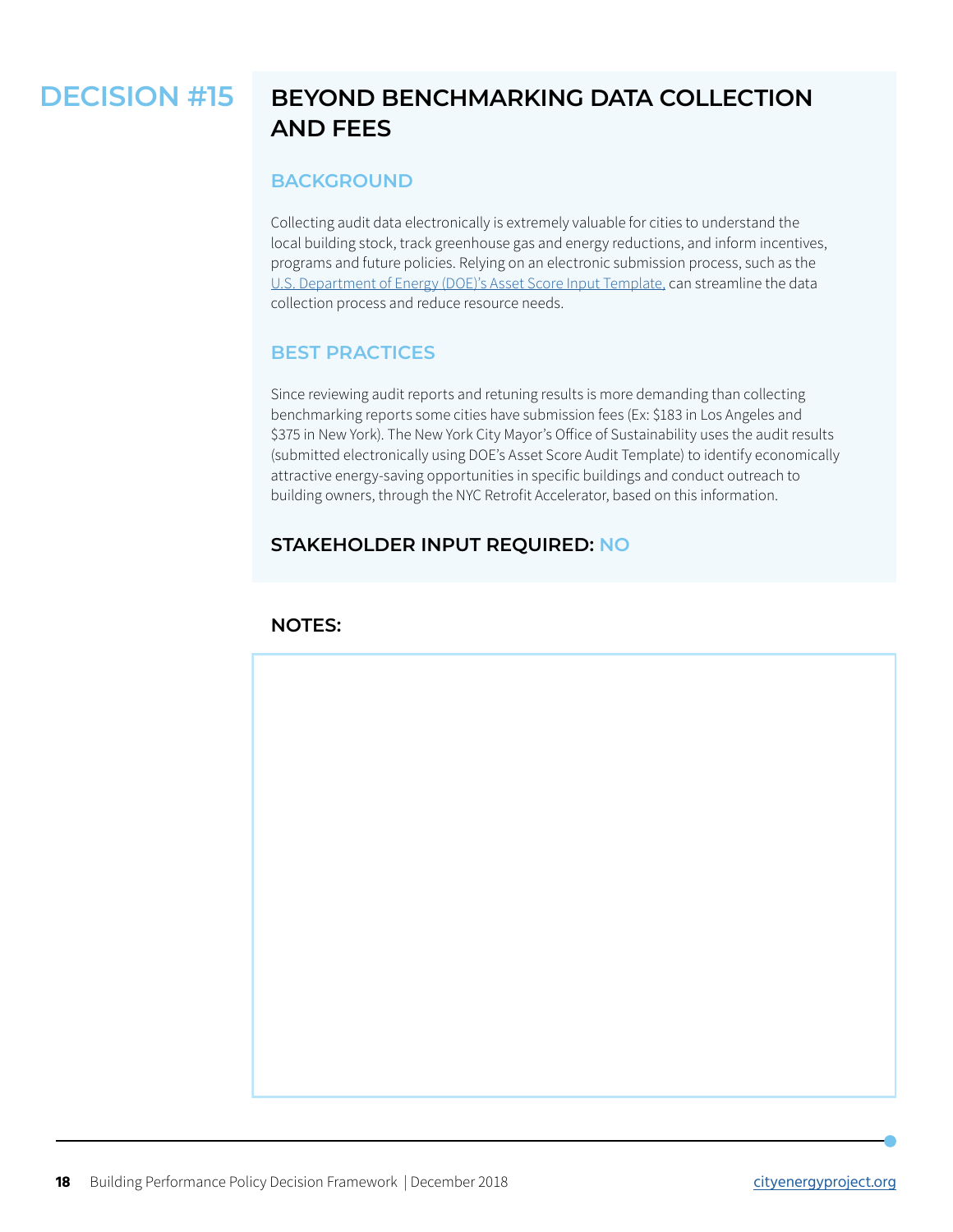#### <span id="page-18-0"></span>**DATA VERIFICATION FOR BEYOND BENCHMARKING DECISION #16**

#### **BACKGROUND**

Information from audits and retuning reports will not be shared publicly, except at a summary level. Therefore, the primary goal of verifying audit and retuning results is to confirm that the work was completed by a qualified professional, and that it provided meaningful results to the building owner.

#### **BEST PRACTICES**

Audits and retuning will be performed by qualified professionals, rather than by the owners or their staff. Some spot checking of results can help to identify if there are any service providers that are not providing high-quality services. Audits, and retuning documentation must be approved and stamped by a licensed professional engineer (PE). For other actions, a PE stamp is not required, but the city should develop a documentation process for verification and enforcement.

#### **STAKEHOLDER INPUT REQUIRED: YES**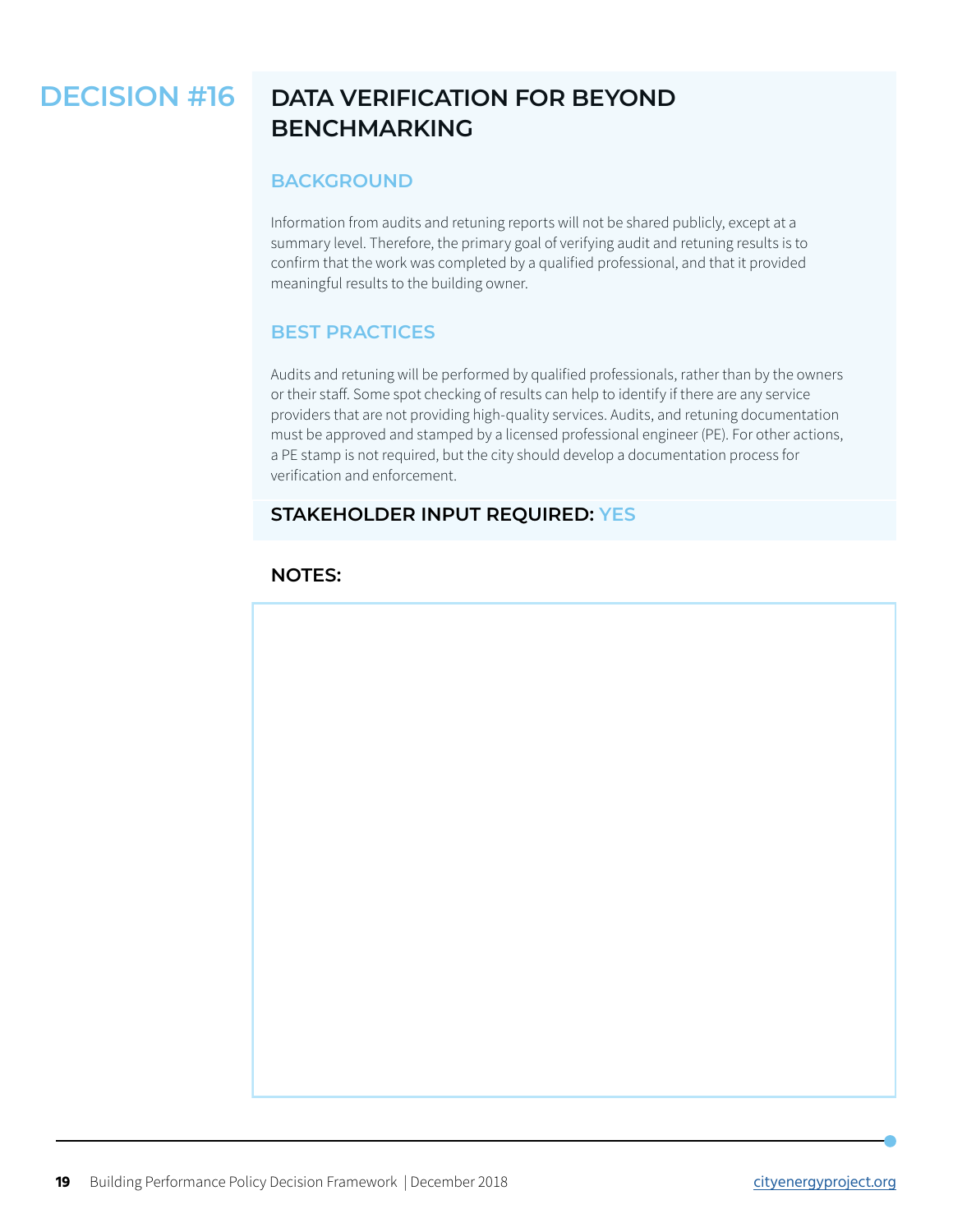#### <span id="page-19-0"></span>**ENFORCEMENT DECISION #17**

#### **BACKGROUND**

The emphasis during the initial roll-out of the policy should be on education and training, to present the business case for owners on why they need to perform the actions required by the policy. Most cities do a soft launch, and do not assess fines for failure to benchmark until the requirements have been in effect for about two years.

However, some form of enforcement, including fines for non-compliance, will inevitably be needed to deal with those buildings that persistently fail to report. Because requirements for beyond benchmarking actions begin several years later, fines for failure to complete these actions should not be delayed.

#### **BEST PRACTICES**

Fines should be set at a level that makes them more expensive than compliance. Typical fines for benchmarking are: Los Angeles: \$202; Boston: ranges from \$35-200 per day, up to \$3,000; and Chicago: \$100 then \$25 per day. Non-monetary approaches have also been used, such as in St. Louis, which withholds occupancy permits from noncompliant buildings.

Fines for non-compliance with beyond benchmarking requirements should be much higher than for benchmarking, and based on building size. Boulder assesses fines of \$2.50 per thousand sf per day, not to exceed \$1,000 per day; in Seattle fines for a first offense range from \$2,000 for buildings of 50k to 100k sf, up to \$5,000 for buildings greater than 200k sf.

#### **STAKEHOLDER INPUT REQUIRED: YES**